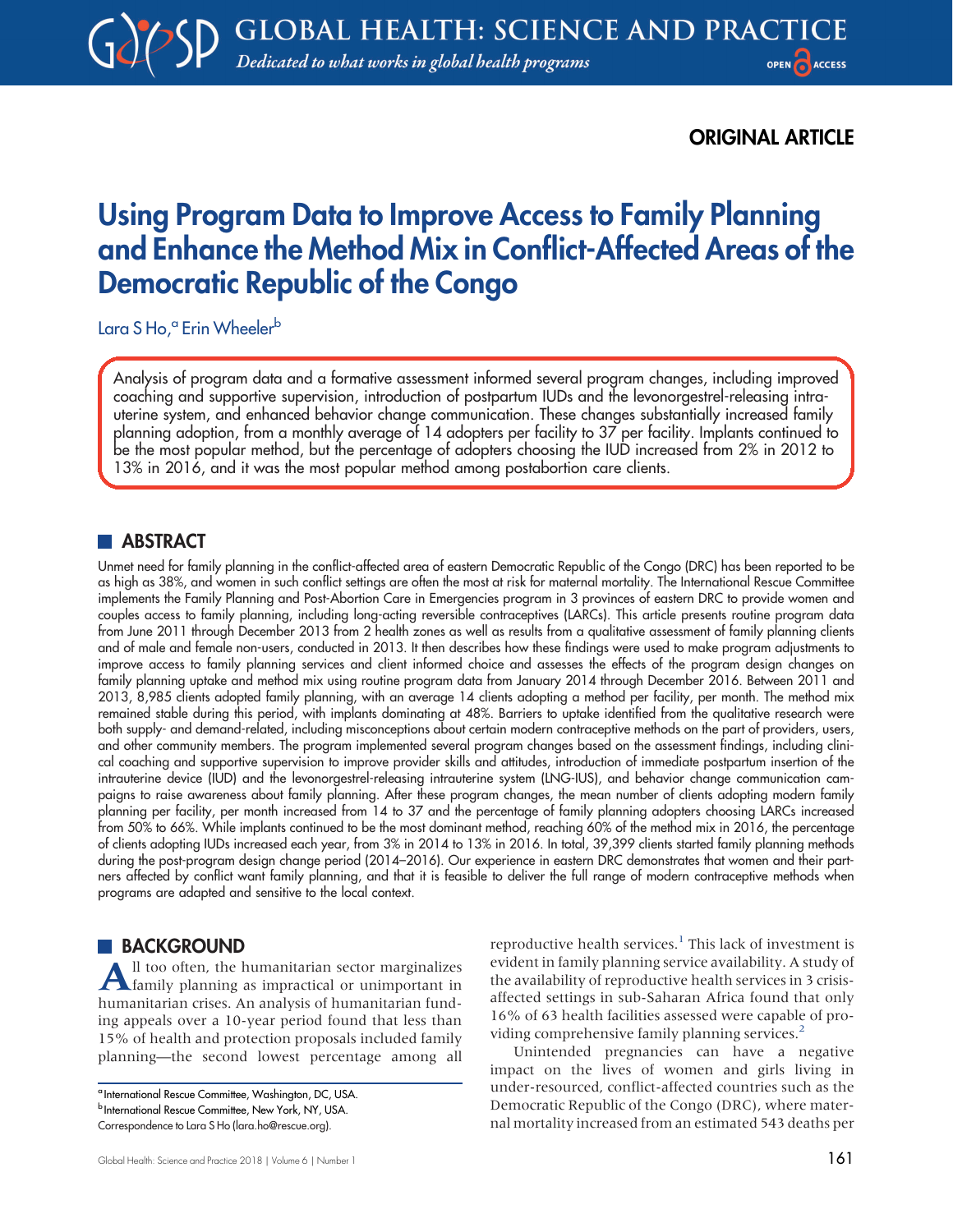Unmet need for family planning in conflict-affected areas such as eastern DRC is as high as 38%.

100,000 live births to 846 deaths per 100,000 live births between 2007 and  $2013.<sup>3</sup>$  $2013.<sup>3</sup>$  $2013.<sup>3</sup>$ Unmet need for family planning in conflictaffected areas such as eastern DRC is as high as  $38\%$  $38\%$ <sup>3</sup> While fertility desires among crisisaffected populations may be affected in the shortterm by acute conflict, the determinants of fertility in these settings tend to be similar to those in stable, low-resource settings.<sup>4</sup>

The protracted conflict in eastern DRC began during the 1994 Rwandan genocide and has continued beyond the First and Second Congo Wars from 1996 to 2003. Decades of violence involving dozens of armed groups have led to periodic largescale population displacement. In 2012, the rebel group M23 destabilized both North and South Kivu until their defeat in 2013.<sup>[5,](#page-15-4)[6](#page-15-5)</sup> More recently, political turmoil caused by the delayed 2016 presidential elections and accompanying economic crisis have exacerbated tensions and conflict in eastern DRC.<sup>[7](#page-15-6)</sup> In 2017, 4.1 million people were displaced across the country.<sup>8</sup> Civilians have frequently been targeted by rebel and government armed groups, whose human rights abuses are well-documented.<sup>9</sup>

The complex emergency combined with poor governance has led to a weak health system, a vulnerable population, and high fertility and poor health outcomes among women. The total fertility rate in the country is 6.6 children per woman. In South Kivu, 22% of women have an unmet need for family planning, only 7.9% of women use a modern method of contraception, and less than half of those using modern methods use longacting or permanent methods, while in Bas Congo 17.2% of women use a modern method.<sup>[3](#page-15-2)</sup> Across the DRC, long-acting reversible contraceptives (LARCs) usually make up less than half of modern methods used.

Since 2011, the International Rescue Committee (IRC) has been implementing a project in the DRC to increase access to voluntary contraception, in particular LARCs, and postabortion care (PAC). At the start of the project in June 2011, IRC supported 42 Ministry of Public Health (MoPH) facilities in North Kivu, South Kivu, Kasai Occidentale, and Province Orientale. As of December 2017, the project supported 61 MoPH facilities in 6 health zones in North Kivu, South Kivu, and Tanganyika provinces. In South Kivu, the project supported 13 MoPH facilities in 2 health zones from June 2011 to December 2012, 28 MoPH facilities from January 2013 to December 2015, and 33 MoPH facilities from January 2016 to present (Figure 1). The project supports the MoPH to provide a range of contraceptive methods, including long-acting, shortacting, and permanent methods, to people living in areas affected by conflict. Support includes competency-based training, supportive supervision, procurement and supply chain management, data management and use, and community mobilization. Family planning commodities are subsidized so that they are free to users and consistently available.

Family planning experts have not defined an ideal method mix but agree that it can be a useful indicator of program quality. If one method makes up a disproportionally high or low percentage of the method mix, this may be an indication of poor quality of counseling or provider preference for a particular method, thereby excluding some



FIGURE 1. Project Timeline, Health Zones A and B in South Kivu, Democratic Republic of the Congo

<sup>a</sup> Includes 2 facilities from a different health zone in South Kivu than the other health facilities reported in this article.

Abbreviation: LNG-IUS, levonorgestrel-releasing intrauterine system.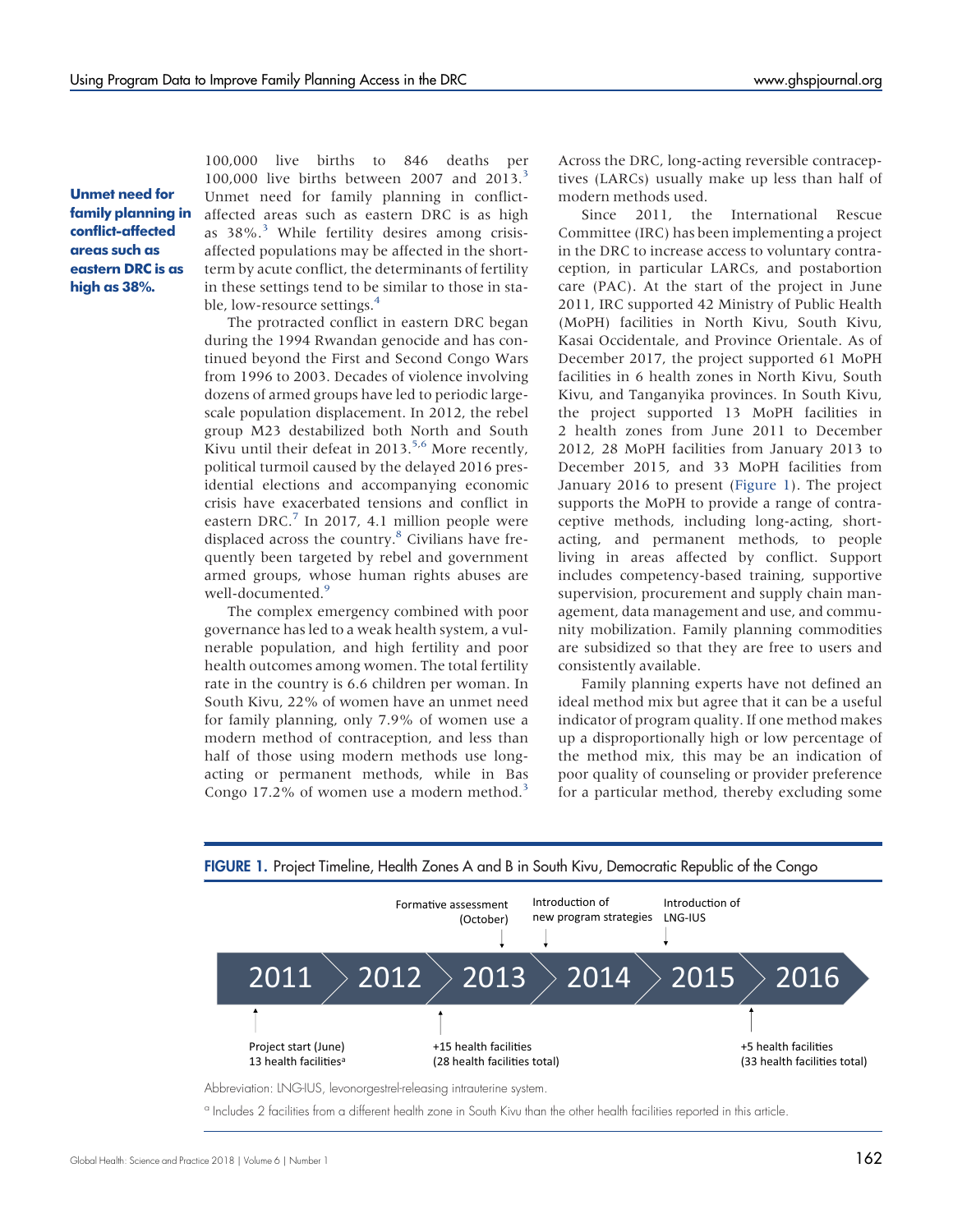methods from equal consideration by clients and limiting practical availability of all methods. Evidence demonstrates that provider attitudes and skills influence which contraceptive methods are offered and to whom. $10-14$  $10-14$  $10-14$  Sullivan and colleagues defined a skewed method mix among current users of contraception as one in which a single method is used by 50% or more of women using contraception.<sup>15</sup> While this definition was developed for population-level data, it is a useful standard that contraception programs can apply to service statistics to determine when further attention to program quality and client informed choice may be needed.

From June 2011 to May 2013 in the 2 health zones in South Kivu supported by IRC, 48% of clients who adopted family planning methods chose an implant while just 2% of clients chose an intrauterine device (IUD). This same trend toward implants was also noted by Curry and colleagues, who analyzed a similar program in the DRC.<sup>[16](#page-15-12)</sup> This method skew among adopters led us to conduct an investigation in 2013 to better understand the program factors influencing both family planning uptake and method mix so that we could identify and implement targeted activities to improve program quality. In particular, we wondered why, given the clear preference for longacting methods, so few clients accepted IUDs in our program while other programs in eastern DRC demonstrated higher IUD uptake.<sup>16</sup> This investigation included more robust analysis of existing facility-level data and formative research on knowledge, perceptions, and attitudes toward family planning among users and non-users. The purpose of this article is to describe: (1) the results of this investigation, (2) the changes in program design implemented based on these results, and (3) the effects of this improved program design on project indicators in the 2 health zones in South Kivu.

# **METHODS**

### Analysis of Program Monitoring Data

The project collected data on family planning and PAC clients, including the number of women and men adopting family planning (defined as those who start a method of contraception for the first time, who start a method after 6 months of nonuse, or who switch to a new method of contraception) disaggregated by method, month, and facility. The methods reported are IUDs, implants, oral contraceptive pills, injectables, tubal ligations, and vasectomies. The number of clients adopting traditional methods and condoms is not collected by the project. An important component of PAC is counseling on and receipt of family planning. The definition used for PAC clients who adopted family planning varied between 2011 and 2016. From June 2011 to March 2015, those PAC clients who adopted a contraceptive method up to 2 weeks after PAC were included in the number of PAC clients who adopted family planning. From April 2015 to December 2016, however, only those PAC clients who adopted family planning before discharge were counted.

The data collected and analyzed were from MoPH registers and monthly reporting forms. Health facility staff completed a monthly reporting form, which was submitted to the Health Zone Management Team and to IRC. Until 2015, IRC staff at the provincial level would then enter these data into Microsoft Excel spreadsheets, which were then aggregated into a country-level Excel methods chose database for analysis at the national and global level. In 2015, the organization introduced a DHIS 2 platform for staff to enter data directly into the global project database for analysis at the country and headquarters levels.

Over the project period, project staff coached MoPH providers to ensure accurate recording of service delivery data and together conducted regular reviews of both data quality and trends. From 2012 to 2015, a third-party evaluator conducted annual program reviews, which further validated the accuracy of the data and fostered an environment of data use. The data presented here are from 2011 to 2016 from the 2 health zones where qualitative data collection took place.

### Formative Research to Design Program **Strategies**

We conducted formative research to inform program design in October 2013. Based on analysis of program data, 6 health facilities from the 2 health zones were purposively selected to represent relatively higher and lower uptake of family planning in general and IUDs in particular [\(Table 1](#page-3-0)). At least 2 providers at each of the selected facilities had received competency-based training on family planning service provision, including IUD insertion and removal, and had placed at least 2 IUDs in the 6 months preceding data collection, suggesting that the providers had minimum capacity to do so.

Data collection included 23 semi-structured interviews with clients who had adopted shortacting or long-acting methods (both implants and

From 2011 to 2013, 48% of clients in South Kivu who adopted family planning implants while just 2% chose IUDs.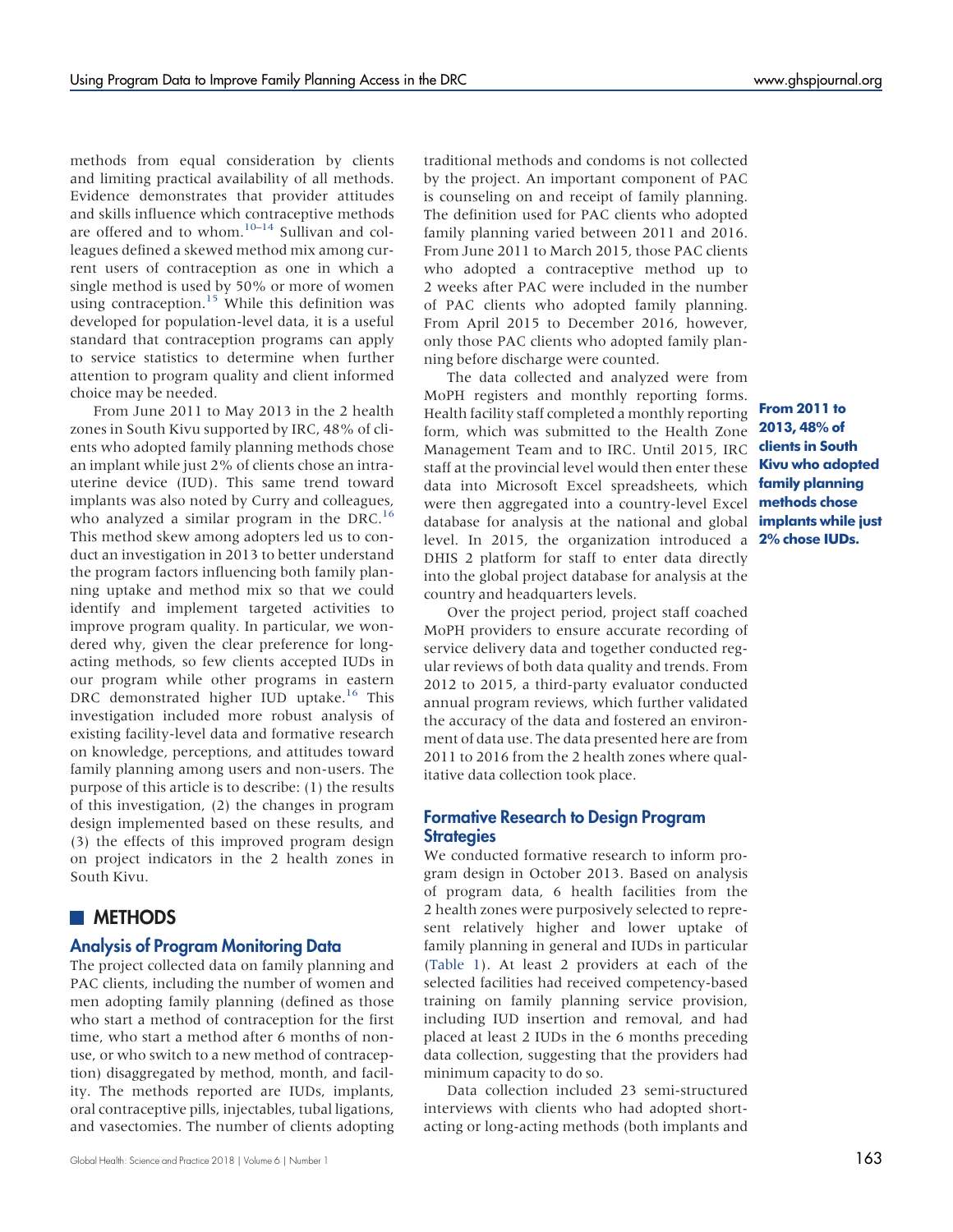<span id="page-3-0"></span>

| <b>TABLE 1.</b> Sampling of Health Facilities for Formative Research |          |                                                                                                              |  |  |  |
|----------------------------------------------------------------------|----------|--------------------------------------------------------------------------------------------------------------|--|--|--|
| <b>Health Zone</b>                                                   | Facility | <b>Reason for selection</b>                                                                                  |  |  |  |
| A                                                                    |          | Relatively high proportion of clients accepting IUDs                                                         |  |  |  |
|                                                                      |          | Relatively low proportion of clients accepting IUDs                                                          |  |  |  |
|                                                                      |          | High number of clients accepting contraceptive methods, relatively low proportion of clients accepting IUDs  |  |  |  |
|                                                                      |          | High number of clients accepting contraceptive methods, relatively high proportion of clients accepting IUDs |  |  |  |
|                                                                      |          | High number of clients accepting contraceptive methods, relatively low proportion of clients accepting IUDs  |  |  |  |
|                                                                      | 6        | High number of clients accepting contraceptive methods, relatively low proportion of clients accepting IUDs  |  |  |  |

Abbreviation: IUD, intrauterine device.

IUDs) at one of the purposively selected health facilities. In total, 24 women were purposively selected for interviews, 4 at each facility, but 1 did not appear at the planned time of the interview. We also conducted 5 focus group discussions with 40 male non-users of contraception and 5 focus group discussions with 38 female non-users of contraception, which included free-listing exercises.

Inclusion criteria for users by facility consisted of:

- Two women who had adopted an IUD within the previous 6 months
- One woman who had adopted an implant within the previous 6 months
- One woman who had adopted an injectable within the previous 6 months

Inclusion criteria for non-users consisted of:

- Women who were non-users of family planning in the previous 5 years and had at least 5 children
- Partners of women meeting the above criterion

On average, family planning methods per facility, per month between 2011 and 2013.

Users were purposively selected from 14 clients adopted registers, whereas non-users were recruited through community-based organizations in the facility catchment areas.

> Data were collected from October 2–10, 2013. The lead author and 1 local staff member trained 4 data collectors with previous qualitative research experience and supervised the data collection; the training lasted 2.5 days. Interviewers obtained oral informed consent prior to each interview. IRC also received approval for the activities from the Health Zone medical directors. Interviews were conducted in Kiswahili or Mashi, transcribed by the interviewers, and translated into French.

The trainers conducted preliminary analysis of field notes immediately after data collection through multiple readings and discussion with data collectors to identify immediate remedial actions. The lead author conducted additional analysis in Atlas.ti using open coding to generate themes. At the same time, the project staff member used Microsoft Word to categorize passages according to emerging themes. The lead author and the project staff member then shared their findings to harmonize analyses. During the focus group discussions, reasons for using or not using family planning were listed and ranked by group consensus. In order to understand which reasons were more important than others, salience scores were calculated by averaging the percentile ranks for each reason across the groups. The percentile rank for items listed by each group were calculated using the formula (total number of items in list-rank order of A)/(total number of items in list).<sup>[17](#page-15-13)</sup>

# RESULTS FROM THE 2013 INVESTIGATION

### Quantitative Data on Contraceptive Users

From June 2011 through December 2013, the average number of clients who adopted family planning methods per facility, per month was 14 in the 2 health zones, with 8,985 clients in total adopting family planning methods during the 30-month period ([Figure 2](#page-4-0)). Among 1,100 clients who received PAC, 29% adopted a family planning method. The organization conducted 2 large social and behavior change communications (SBCC) campaigns toward the end of the period, during which time spikes in clients starting family planning methods were observed.

The contraceptive method mix among all clients adopting modern family planning methods as well as PAC clients who adopted family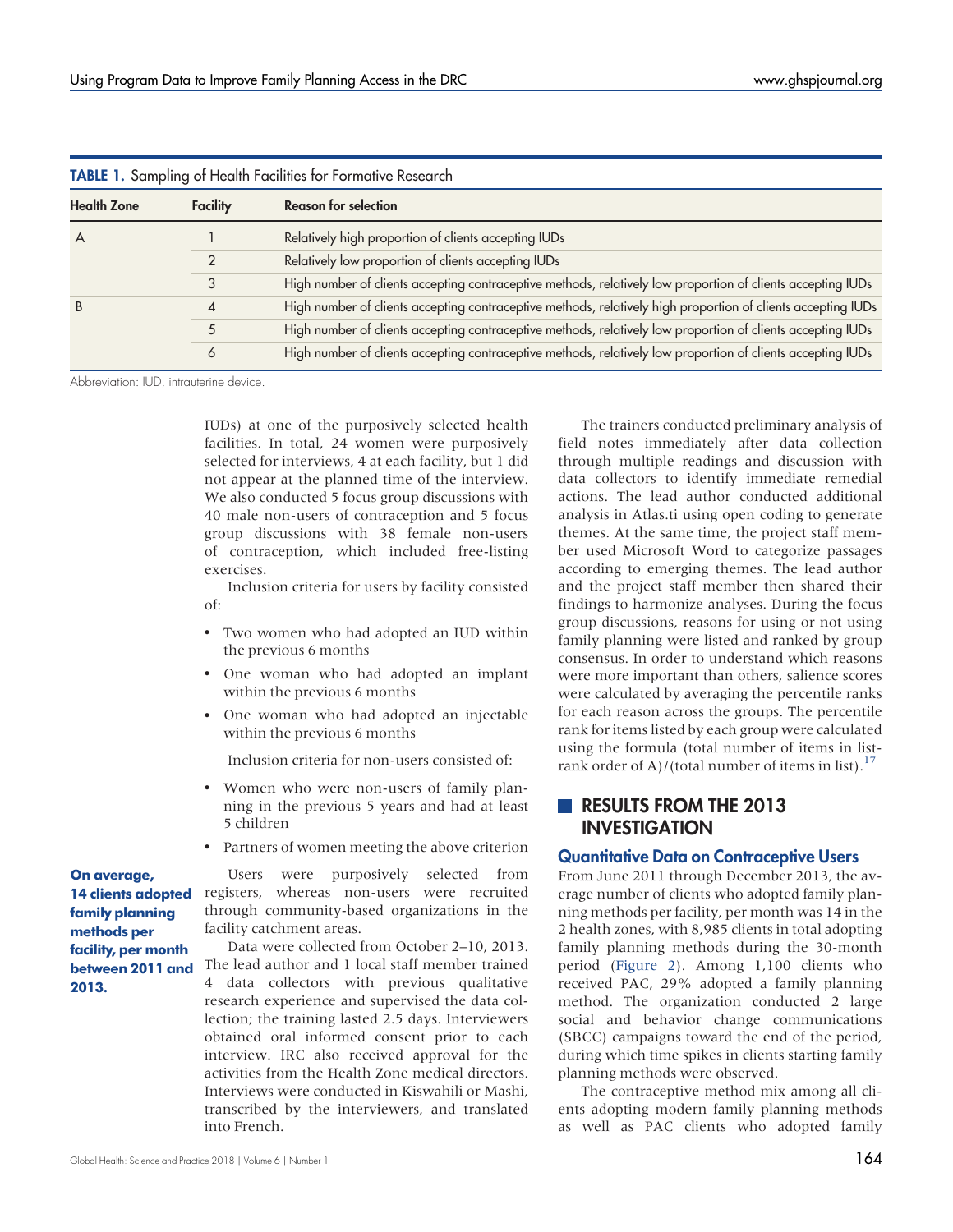

<span id="page-4-0"></span>FIGURE 2. Number of Clients Adopting Family Planning Methods, Health Zones A and B in South Kivu, Democratic Republic of the Congo, June 2011 to December 2013

FIGURE 3. Contraceptive Method Mix Among Clients Adopting Family Planning Methods, Health Zones A and B in South Kivu, Democratic Republic of the Congo, June 2011 to December 2013



Abbreviations: OCP, oral contraceptive pill; IUD, intrauterine device.

planning remained stable during the period, with contraceptive implants and injectables most frequently chosen in both zones, followed by pills, IUDs, and tubal ligation (Figure 3).

# Qualitative Data From Contraceptive Users

The 23 respondents who had adopted family planning methods ranged in age from 21 to 53 and had 3 to 11 children.

# Factors and People That Influence Family Planning Decisions

The primary reasons for choosing to adopt family planning were respondents' own health and the economic burden of raising multiple children. Several respondents spoke about being able to space pregnancies, provide better care for their existing children, and be healthy so that they could continue working. One respondent explained: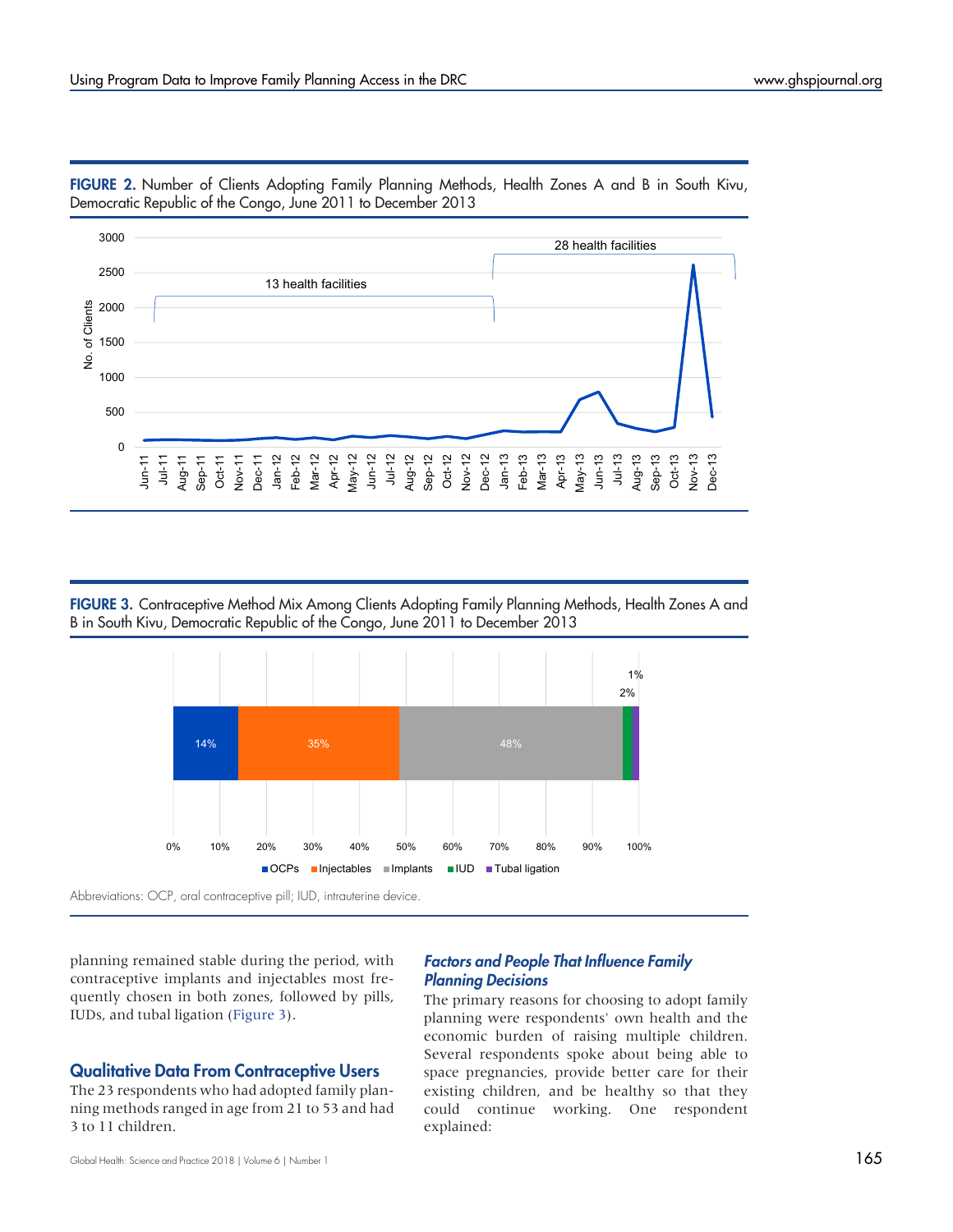I saw that in giving birth each time, we never accomplished a project because even if we save a bit of money today and the mother gets pregnant, we're obliged to prioritize the pregnancy and let everything else fall to the wayside.

Husbands were the most influential in deciding whether a couple adopted family planning, followed by health care providers.

Husbands were the most influential in deciding whether a couple adopted family planning, followed by health care providers. One woman reported:

It was only at the 8th birth that I conceived 6 months after giving birth [to my 7th child] ... and then I was poisoned. My body with many weaknesses required rest. That's when my husband adopted the idea of accessing family planning.

Many women discussed family planning with their friends and supported other women in deciding to use family planning after adopting a method themselves. Although a number of women reported having side effects from family planning, these were not significant enough to prevent them from continuing to use family planning.

#### Sources of Information

Women most often cited health centers as their primary source of information on family planning, including during antenatal and well child visits. According to one woman:

I learned about family planning during antenatal care at the health center. The nurse spoke about the benefits of family planning. I was interested during my 12th pregnancy; in the  $9<sup>th</sup>$  pregnancy I had a still birth and almost died.

Next, women followed the advice of their friends or other women in the community. Other sources of information mentioned were sensitization sessions in community-based organizations or by community health workers, or information shared by the church. Often women received information from multiple sources before choosing to adopt family planning.

Some of the information the clients reported receiving from providers revealed either gaps in or misunderstandings about the counseling provided.

#### Quality of Services

As described earlier, health centers are the principal entry point for family planning services. Descriptions of care received suggested variation in the quality of services provided. Even if the majority of users were informed about all the methods available, some of the information the clients reported receiving revealed either gaps in or misunderstanding about the counseling provided. For instance, one respondent said that she had heard of an IUD but had never seen one, despite the fact that all providers had been provided with displays of all methods to be used during counseling sessions. Another reported that the nurse had told her to return to the health center to insert a new IUD after 5 years of using her current IUD, when in fact at the time all IUDs provided by the project were copper-T IUDs, which are effective for at least 10 years.

In addition, it seemed that in some cases providers were selecting methods for clients, while they had been trained to provide counseling that supported informed choice by the client. Women reported being told that young women who had not yet had a child could not use an IUD. Another was counseled to use an injectable method rather than a LARC or permanent method even though she wanted no more children. One provider refused a respondent's request to switch from a short-acting method to a LARC, stating that since she did not have side effects it was not necessary.

#### Method Choice

Women reported a variety of experiences that led them to their choice of method. Some were firsttime users, while others had tried a variety of methods before settling on their current one. This could be because of failure of a natural method or undesirable side effects with some hormonal methods.

IUD users appreciated that they were longacting. Users who had chosen other methods appeared to have been dissuaded from choosing an IUD because of misinformation, and believed incorrectly that side effects of IUDs could include infections or cancer. One thought that an IUD would make her sterile or get lost inside her body. The method of insertion via the vagina and cervix discouraged other women from choosing an IUD over other methods.

Respondents reported that "Depo" was the most known method of contraception. It should be noted that several respondents spoke about "Depo" that was injected, "Depo for 3 years or 5 years that you put under the skin," and that of 6 months that was injected in the neck, suggesting that the term "Depo" was loosely used to describe contraception in general and not just the injectable method of Depo-Provera. Nevertheless, several women stated they preferred the short duration of "Depo" because it allowed them to stop using it whenever they did not want to get pregnant again. For others, they chose an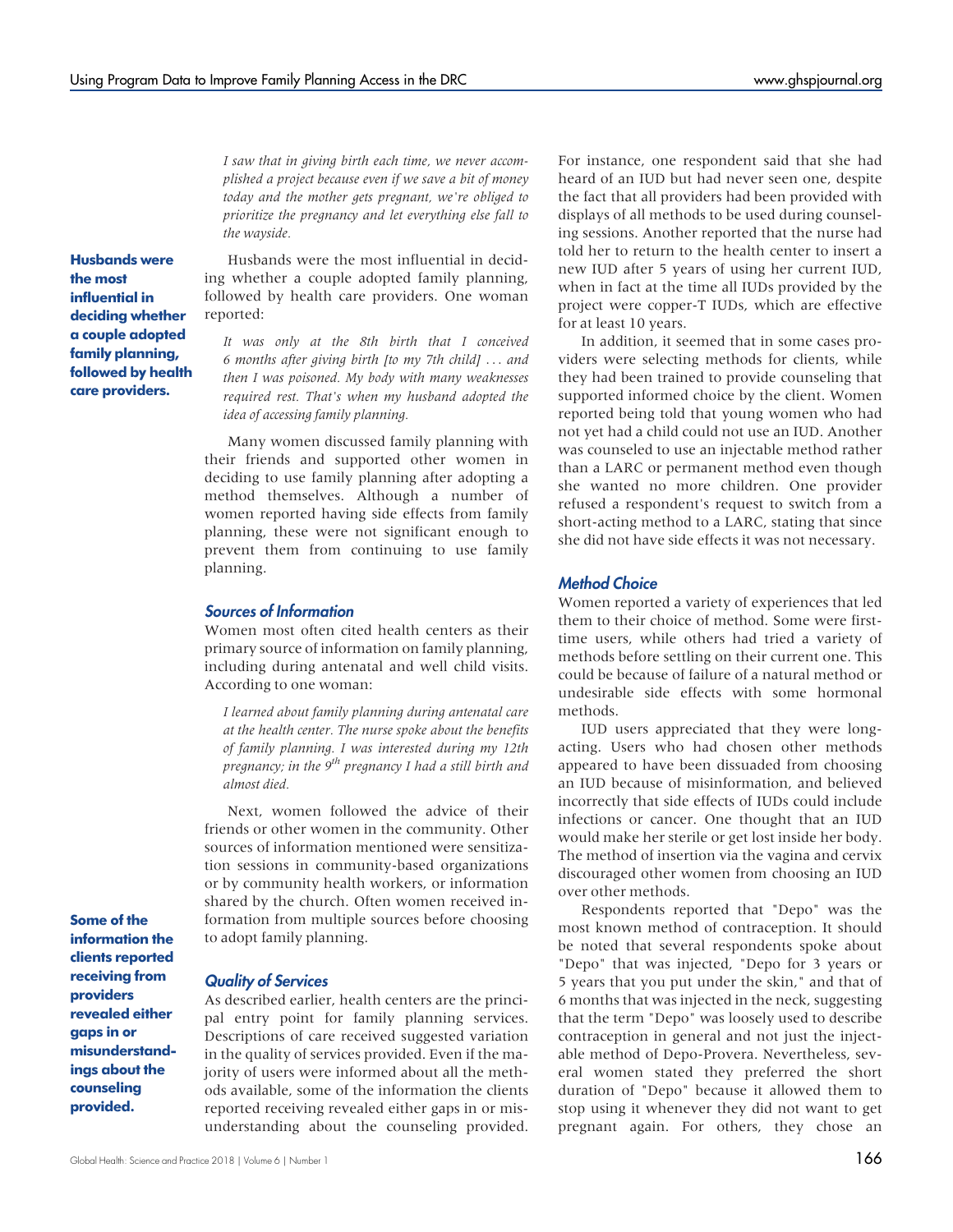injectable method as a "test" before deciding to use a LARC.

Implant users appreciated the effectiveness and long-acting nature of the method, as well as that it could be removed at any time. A few noted its side effects. A few women also mentioned that they had not chosen CycleBeads because they were illiterate and would therefore find it difficult to use.

#### Secret Use

The vast majority of users did not want to share with other people that they were using family planning. They feared that other people would reveal their secret to the rest of the community. Some reported that only their family members, their neighbors, and friends knew. One woman explained, "It's a secret for me, my husband, and the nurse." Others were open about their use and served as models in their community to sensitize others about family planning.

# Qualitative Data From Non-Users of **Contraception**

As explained in the Methods section, data in the following figures are salience index scores,

which range from 0 to 1 and indicate the relative percentile rank of items within each topic area across the focus groups with male and female non-users.

### Reasons for Adopting Family Planning

Non-users cited several reasons why they thought people might choose to adopt family planning. Similar to users, poverty, health of the mother and risk of maternal mortality, as well as the health of existing children emerged among the most important reasons (Figure 4).

### Reasons for Not Adopting Family Planning

For non-users, the lack of knowledge and perceived risk of side effects were cited as the primary obstacles to adopting modern methods of family planning [\(Figure 5](#page-7-0)). Myths about family planning, such as the risk of sterility or cancer and the need to have a cesarean section for subsequent pregnancies, were reported. Women also mentioned disagreements between spouses as an important barrier to family planning uptake. The participants discussed at length the paradox that children were extremely valued but at the same time acknowledged they were a financial burden.

The vast majority of users did not want to share with other people that they were using family planning, but others were open about their use.

FIGURE 4. Salience Index Scores for Reasons People Might Accept Family Planning Cited by Male and Female Non-Users of Contraception



Note: Salience index scores range from 0 to 1 and indicate the relative percentile rank of items within each topic area across the focus groups with male and female non-users.

\* Asterisked items indicate categories that were either not mentioned at all by the men's and/or women's focus groups or mentioned by at least one focus group but the salience scores approached zero. In this instance, inheritance, family problems, and lack of control over one's children were not mentioned by any of the women' focus groups, and infidelity was not mentioned by any of the men's focus groups.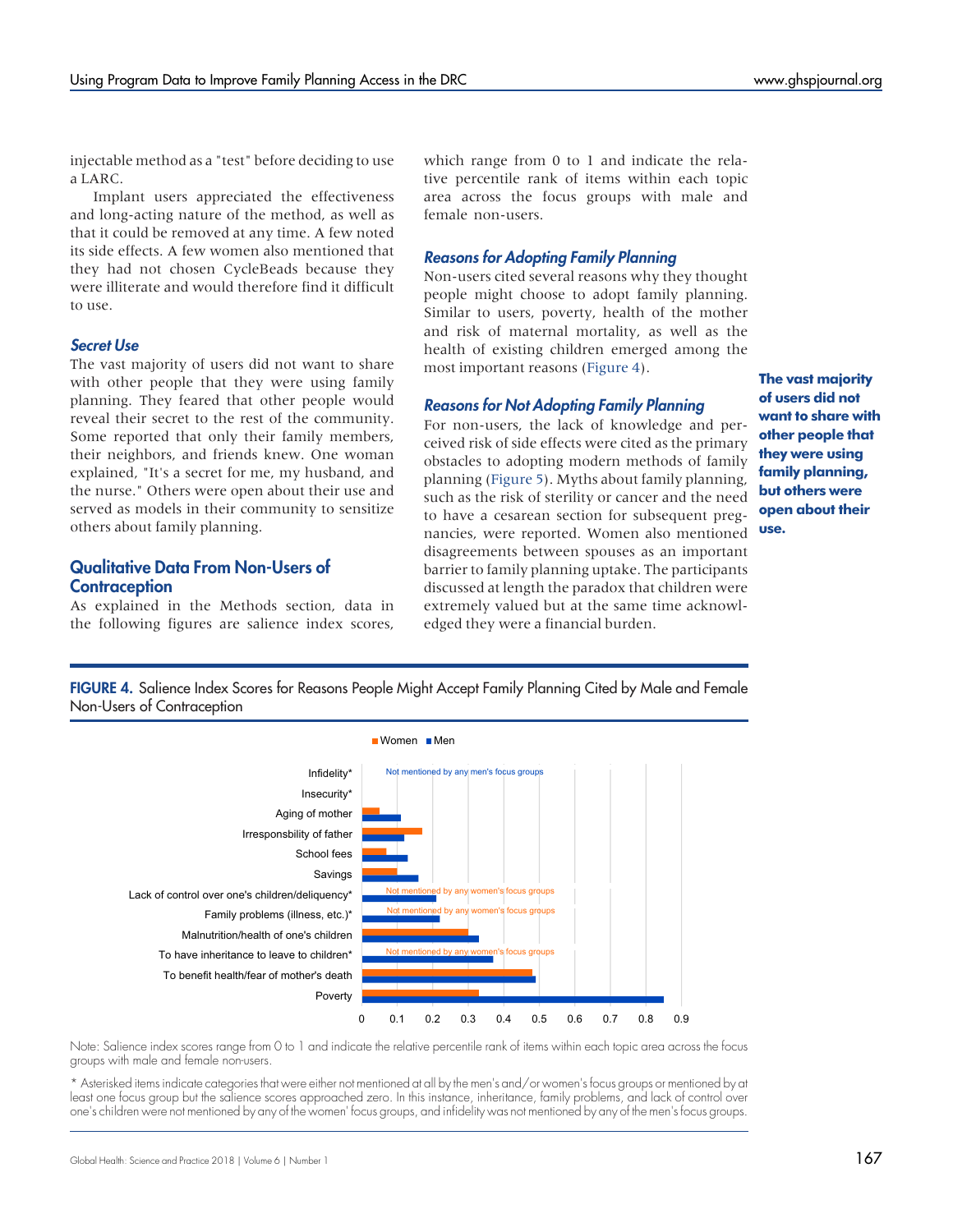

<span id="page-7-0"></span>FIGURE 5. Salience Index Scores for Reasons People Might Not Adopt Family Planning Cited by Male and Female Non-Users of Contraception

Note: Salience index scores range from 0 to 1 and indicate the relative percentile rank of items within each topic area across the focus groups with male and female non-users.

\* Asterisked items indicate categories that were either not mentioned at all by the men's and/or women's focus groups or mentioned by at least one focus group but the salience scores approached zero. In this instance, failure of a method, lack of money, and sexual pleasure were not mentioned by any of the women's focus groups, and in-laws was not mentioned by any of the men's focus groups.

# Sources of Information

According to non-users, health centers and collective activities such as antenatal care sessions were the primary sources of information about family planning services ([Figure 6\)](#page-8-0). Community sensitizations with megaphones and flipcharts were also important sources of information. The church played a prominent role in the diffusion of messages. Female non-users also mentioned local organizations or associations, religious communities, female leaders of associations, and discussions between women, including between friends while working in the fields or at the river. Although many women keep their family planning use secret, as noted earlier, the non-users expressed a desire for users to share their positive experiences with other women in the community. For men, the radio was an important source of information that could be used to share information on family planning.

#### Influential People in Decision Making

Respondents reported that decision making about family planning was done first between the man and the woman in the couple affected ([Figure 7\)](#page-9-0). In the majority of cases, it was the husband who made the final decision about using family planning, including the type of method if the decision was to use family planning. Cases where the woman made the decision alone were reportedly rare. If the woman chose a method that was not approved by her partner, respondents expressed that the woman should change the method or stop using it. Family members, including the children and friends, could also negatively or positively influence the decision of a woman.

#### Misconceptions, Rumors, and Misunderstandings

As noted earlier, many rumors and misconceptions about family planning surfaced during the interviews and FGDs. These included:

- A woman using an implant cannot work in the fields
- Contraception can cause permanent infertility, cancer, or epilepsy
- After using family planning, deliveries must be by cesarean section

Non-users expressed a desire for users to share their positive experiences with family planning with other women in the community.

Many rumors and misconceptions about family planning surfaced during the interviews and focus group discussions.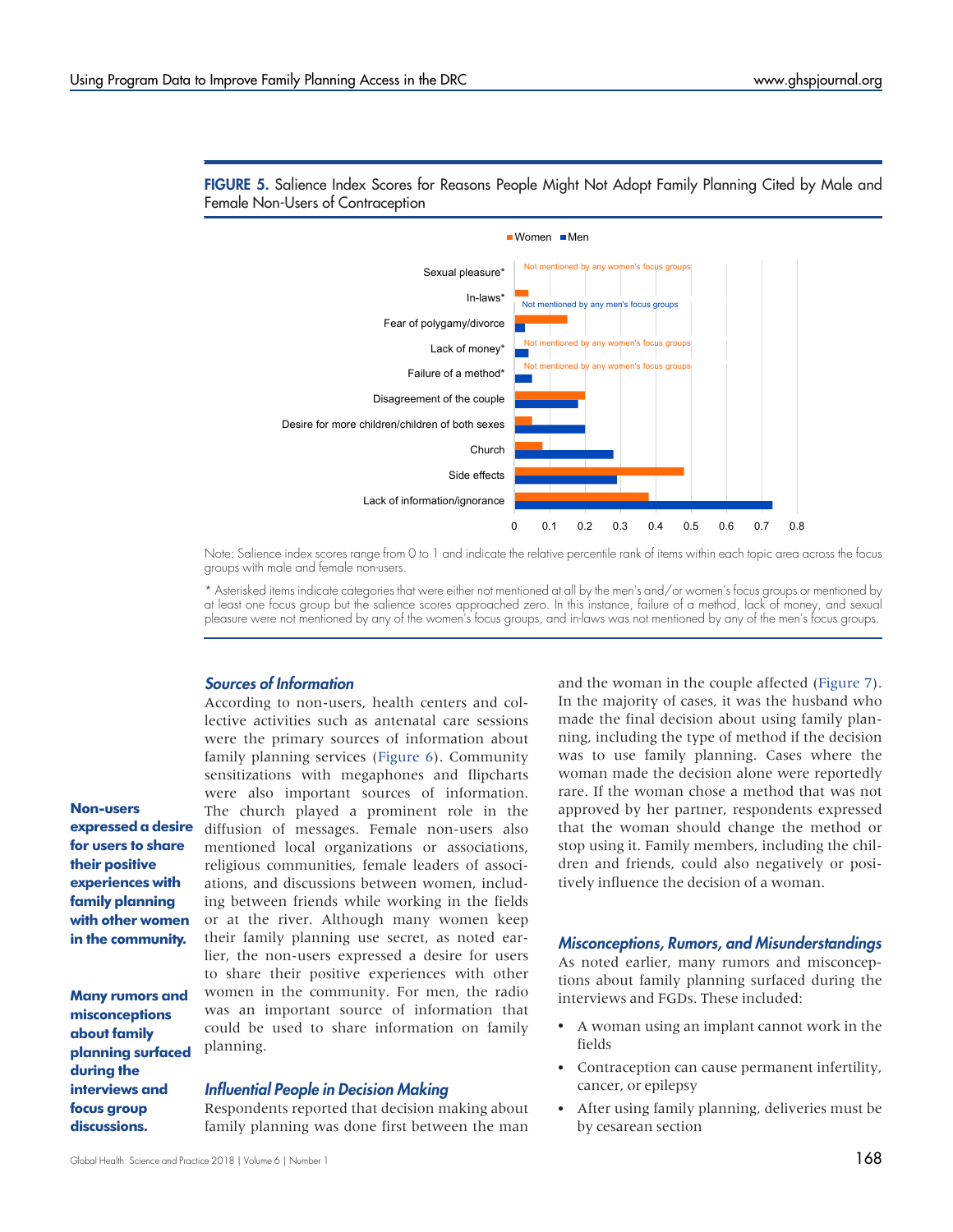

# <span id="page-8-0"></span>FIGURE 6. Salience Index Scores for Sources of Information About Family Planning According to Male and Female Non-Users of Contraception

Abbreviation: CHW, community health worker.

Note: Salience index scores range from 0 to 1 and indicate the relative percentile rank of items within each topic area across the focus groups with male and female non-users.

\* Asterisked items indicate categories that were either not mentioned at all by the men's and/or women's focus groups or mentioned by at least one focus group but the salience scores approached zero. In this instance, schools, over a drink/beverage, and partner were not mentioned by any of the women's focus groups.

- The second dose of an injectable contraceptive is long acting and a third dose is not needed
- Contraception is only for women living alone and condoms are only used by prostitutes
- Products such as aspirin, salty water, quinine, or strong liquor can be used as contraceptives
- Contraceptives reduce sexual pleasure
- An implant must be removed by the same provider who inserted it

Myths about IUDs in particular included that:

- IUDs cause infections that turn into cancer
- IUDs cause diabetes
- IUDs can get lost in the body, requiring surgical intervention
- IUDs are for permanent contraception
- An IUD is an injection in the vagina

# **PROGRAM MODIFICATIONS**

As a result of our analysis of quantitative and qualitative data in 2013, we developed a set of recommendations and revised program activities

Global Health: Science and Practice 2018 | Volume 6 | Number 1  $\!169$ 

[\(Table 2\)](#page-10-0). The revised activities began in the 2 health zones in January 2014. Most of the supply-side activities targeting service quality issues identified in the formative research were based on findings that although health care providers were a primary source of information on family planning, there were gaps in provider knowledge and possibly in their competency. On the demand side, new activities targeted key influencers, information channels to address the gaps in knowledge, misconceptions, and rumors identified by the formative research.

### Supply-Side Activities Analysis and Discussion of Program Data at the Health Facility and Community Levels

The MoPH and IRC began analyzing family planning data and identifying communityspecific program improvements alongside health care providers and community members in 2014. This enabled stronger ownership of program results at the health facility and community levels, which empowered community members and providers to increase uptake of family planning through several of the strategies described below.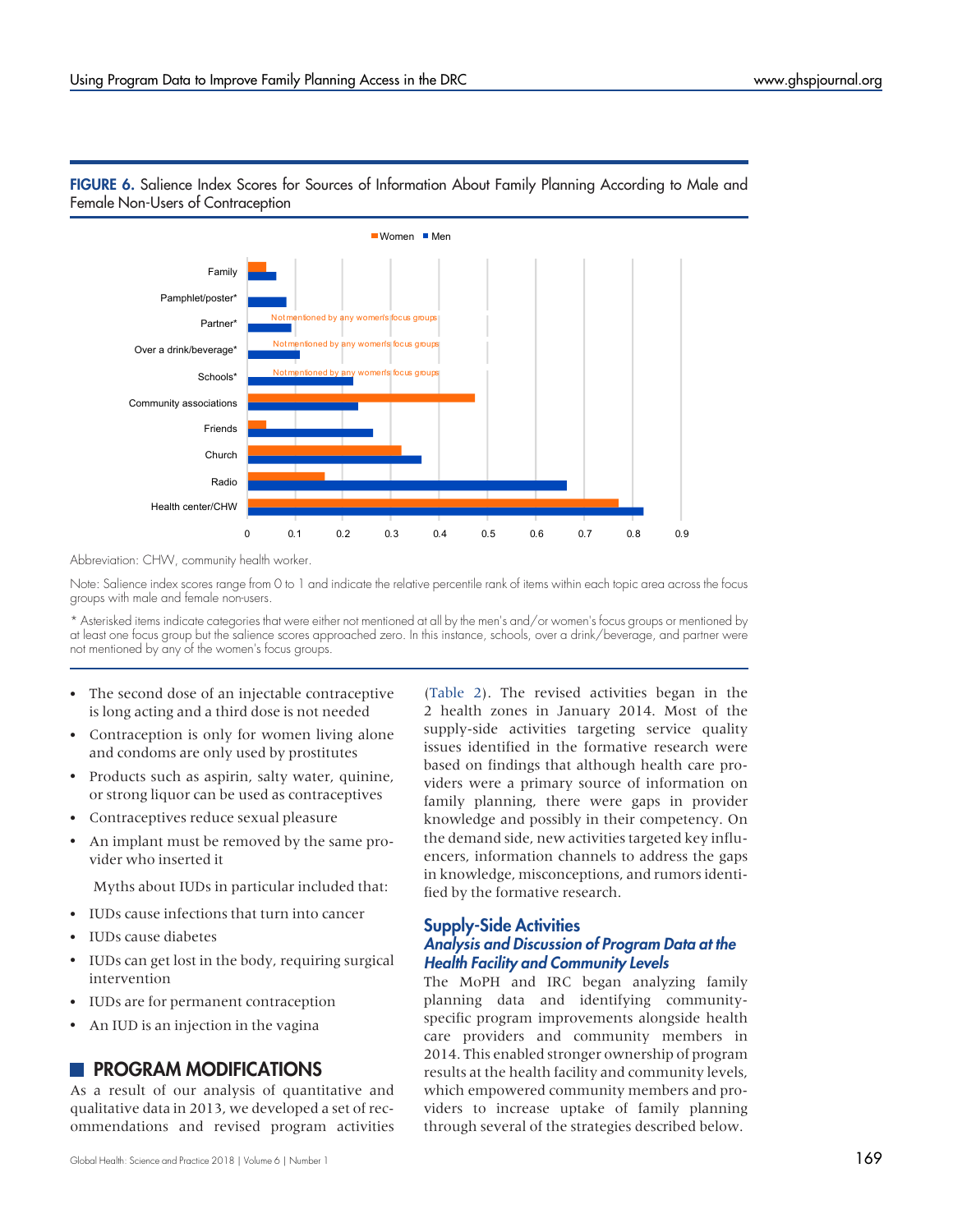

<span id="page-9-0"></span>FIGURE 7. Salience Index Scores for Influential People in Making Decisions About Family Planning According to Male and Female Non-Users of Contraception

Note: Salience index scores range from 0 to 1 and indicate the relative percentile rank of items within each topic area across the focus groups with male and female non-users.

\* Asterisked items indicate categories that were either not mentioned at all by the men's and/or women's focus groups or mentioned by at least one focus group but the salience scores approached zero. In this instance, school headmaster was not mentioned by any of the women's focus groups.

Providers who were highly competent in IUD insertion and removal were empowered to coach other providers at their facility and within their health zone.

#### Values Clarification Activities for Providers

The experiences of clients described during the key informant interviews revealed many misconceptions about IUDs among providers as well as a lack of high-quality family planning counseling. IRC's clinical supervisors integrated values clarification activities into routine supportive supervision visits and provider meetings in order to correct misconceptions and improve provider attitudes about IUDs. These activities included discussions meant to encourage provider reflection on the attitudes they held toward some family planning methods and the women and girls who use them.

#### Clinical Coaching by IRC and MoPH Supervisors

Prior to the formative research, clinical coaching of individual providers on key family planning competencies was ad hoc. In 2014, IRC improved the supportive supervision system so that providers received systematic, individual clinical coaching on each competency relevant to family planning using standardized checklists. The results of these coaching visits and provider competency scores were tracked over time and those providers

with lower competency were prioritized for more intensive clinical coaching, and in some cases refresher training, as needed.

### Peer Supervision with Higher-Performing **Providers**

During supportive supervision visits, IRC supervisors also identified clinical competency in IUD insertion and removal as a barrier to high-quality service delivery, which mirrored the formative findings on some providers' lack of knowledge about IUDs. We identified providers highly competent in IUD insertion and removal and empowered them to coach other providers at their facility and within their health zone to improve their skills. Supervisors reported that this system motivated both the peer supervisors as well as other providers to improve their skills in IUD insertion and removal.

#### Introduction of Immediate Postpartum IUDs

To increase opportunities for adoption of family planning, IRC also began training and supporting providers to insert IUDs immediately postpartum in 2014. The introduction of this service further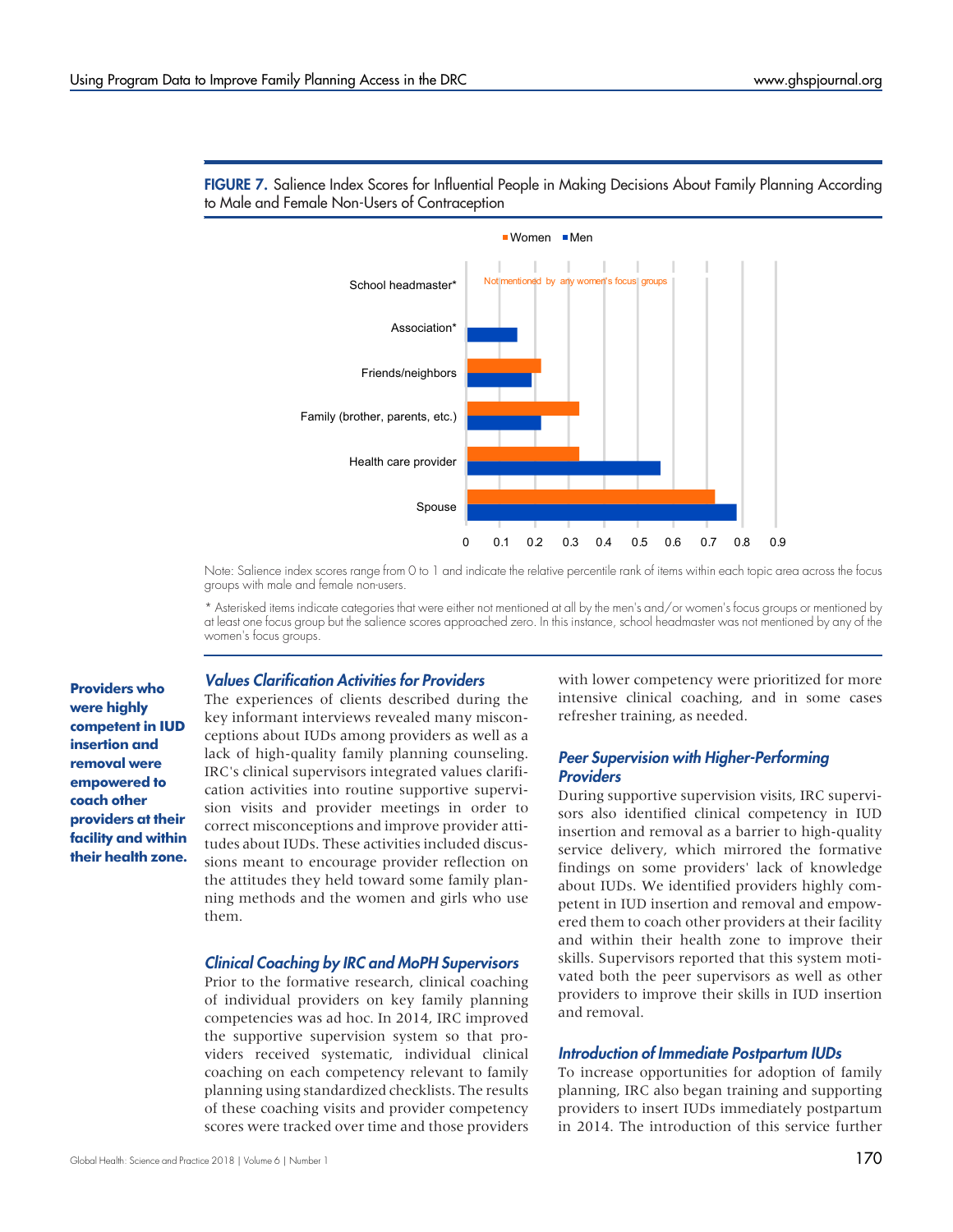|                        |                                                                                                                                                                                |                                                                                                                                                                                                                                                                                                                                                                                                                                                                                                                                              | <b>Formative Assessment Themes</b>                                                                                                       |  |
|------------------------|--------------------------------------------------------------------------------------------------------------------------------------------------------------------------------|----------------------------------------------------------------------------------------------------------------------------------------------------------------------------------------------------------------------------------------------------------------------------------------------------------------------------------------------------------------------------------------------------------------------------------------------------------------------------------------------------------------------------------------------|------------------------------------------------------------------------------------------------------------------------------------------|--|
|                        | 2011-2013                                                                                                                                                                      | 2014-2016                                                                                                                                                                                                                                                                                                                                                                                                                                                                                                                                    | <b>Addressed</b>                                                                                                                         |  |
| Supply-side activities | Competency-based clinical<br>training<br>Provision of commodities and<br>equipment<br>Supportive supervision<br>$\bullet$<br>Support for data collection and<br>use            | Competency-based clinical training<br>Provision of supplies and equipment<br>Supportive supervision<br>$\bullet$<br>Support for data collection and use<br>$\bullet$<br>Systematic clinical coaching and<br>$\bullet$<br>tracking individual provider<br>competence<br>Peer supervision by high-<br>$\bullet$<br>performing providers<br>Values clarification activities with<br>providers<br><b>Introduction of LNG-IUS</b><br>$\bullet$<br><b>Introduction of Population Council's</b><br>$\bullet$<br><b>Balanced Counseling Strategy</b> | Quality of services<br>Side effects                                                                                                      |  |
| Demand-side activities | Large community meetings on the<br>benefits and availability of family<br>planning<br>Home visits by community health<br>workers that include discussion of<br>family planning | Large, multichannel SBCC<br>$\bullet$<br>campaigns on family planning<br><b>Community mobilization by satisfied</b><br>$\bullet$<br>users<br>Targeted outreach to male partners<br>$\bullet$<br>Actively dispelling rumors about<br>$\bullet$<br>certain methods<br>Home visits by community health<br>$\bullet$<br>workers that include discussion of<br>family planning                                                                                                                                                                    | Lack of knowledge;<br>misconceptions, rumors,<br>misunderstanding; sources of<br>information<br>Influential people in decision<br>making |  |

<span id="page-10-0"></span>TABLE 2. Key Program Strategies Before and After the Formative Assessment (New Activities in Bold)

Abbreviations: SBCC, social and behavior change communication; LNG-IUS, levonorgestrel-releasing intrauterine system.

demonstrated the advantages of the IUD to both providers and clients. Anecdotally, training on postpartum IUD insertion indirectly improved provider perceptions of the method and the quality of counseling offered about the IUD.

### Training on Population Council's Balanced Counseling Strategy Plus Approach

From 2011 to 2013, supportive supervision visits revealed that the content of family planning counseling primarily focused on the duration of efficacy of the methods and did not emphasize other important method characteristics, such as effectiveness, convenience of use, side effects, and hormone content. Providers often encouraged, directly or indirectly, clients to choose the method whose duration of efficacy matched their desired birth spacing duration, without adequately informing them of the ability to remove long-acting methods whenever the clients

wished. This practice may have made clients less likely to choose the IUD because they wanted to space for fewer than 10 years. To improve the quality of family planning counseling, the organization trained all providers on Population Council's Balanced Counseling Strategy Plus approach.[18](#page-15-14) This strategy uses a standardized algorithm and job aids to guide family planning counseling sessions to ensure that clients receive all information that is relevant to their experience and needs, have an opportunity ask questions, and are referred to other reproductive health services, as needed.

### Introduction of the Levonorgestrel-Releasing Intrauterine System

In 2015, IRC introduced the levonorgestrelreleasing intrauterine system (LNG-IUS), in addition to copper-bearing IUDs, to expand client choice of LARCs. IRC-trained providers offered

Providers often encouraged clients to choose a method whose duration of efficacy matched their desired birth spacing duration.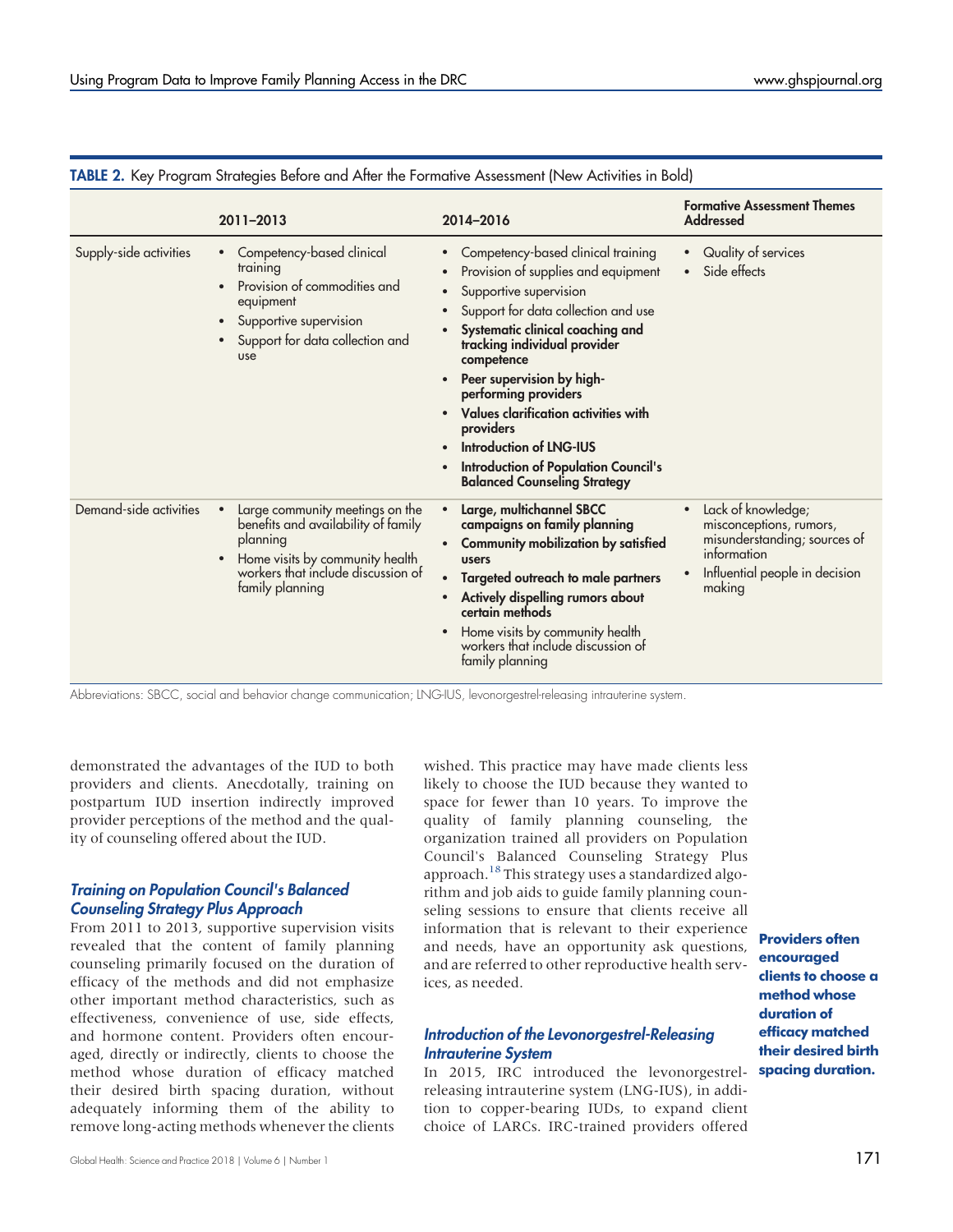

A Ministry of Public Health doctor demonstrates the postpartum IUD insertion technique to nurses and midwives in eastern DRC. © 2016/Mirindi Munyangura John/International Rescue Committee.

counseling on both types of IUDs, in addition to the other methods, and emphasized the important attributes of each method.

# Demand-Side Activities Family Planning SBCC Campaigns

To increase demand for family planning services, we had already in 2013 begun conducting periodic, intensive SBCC campaigns to raise awareness about the availability and benefits of modern contraception. These 2-week SBCC campaigns were conducted twice each year in each health zone. IRC staff and volunteer community health workers conducted community events focused on family planning education, shared key family planning messages via motorized caravans and radio spots, and intensified home visits. These activities inundated the health zones with positive messages about modern contraception and available family planning services. The information from the formative research allowed further adaptation of the messaging and targeting during these SBCC campaigns, amplifying positive messages that resonated with beneficiaries such as the health of the mother and dispelling common myths such as the inability to reverse certain methods of contraception. The results of these SBCC campaigns are evident in the service statistics—the number of clients starting family planning methods increased an average of 2.5-fold during the months of the campaigns from 2014 to 2016, although the method mix did

The number of clients starting family planning methods increased an average of 2.5-fold during the months of behavior change communication campaigns between 2014 and 2016.

not change significantly during the months of the campaigns.

# Dispelling Rumors

IRC worked closely with the community health workers from the beginning of the project in June 2011, but we intensified our support for their activities beginning in 2014. Specifically, based on findings from the formative research IRC trained community health workers to actively identify rumors about specific methods, IUDs in particular. The community health workers then worked with IRC and the MoPH to create focused messages to dispel these rumors and integrated these messages into routine home visits conducted in supported health zones. Additionally, specific radio spots were developed and routinely aired to correct identified myths.

### Community Mobilization by Satisfied Couples

Based on the desire of non-users in the formative research to hear the experiences of users firsthand, IRC identified couples who were happy with the method they chose and who were also willing to share their experience during community events. Recognizing that many clients were still unfamiliar with the IUD, those satisfied couples using the IUD were prioritized. These couples described their positive experience with the health facility and their method and encouraged others to seek family planning services during periodic community mobilization sessions and on the radio.

# Outreach to Male Partners

Recognizing that male partners sometimes act as barriers to women's adoption of family planning and were identified as influential in decision making around family planning, IRC began targeting men with community mobilization activities in 2014. Specifically, IRC invited male partners to participate in community mobilization activities related to family planning at the maternity waiting homes (*binyolas*) and conducted family planning education activities at football games and local bars.

# **RESULTS OF PROGRAM DESIGN CHANGES**

# Quantitative Data on Users

A total of 39,399 clients started family planning methods at IRC-supported health facilities in South Kivu from January 2014 to December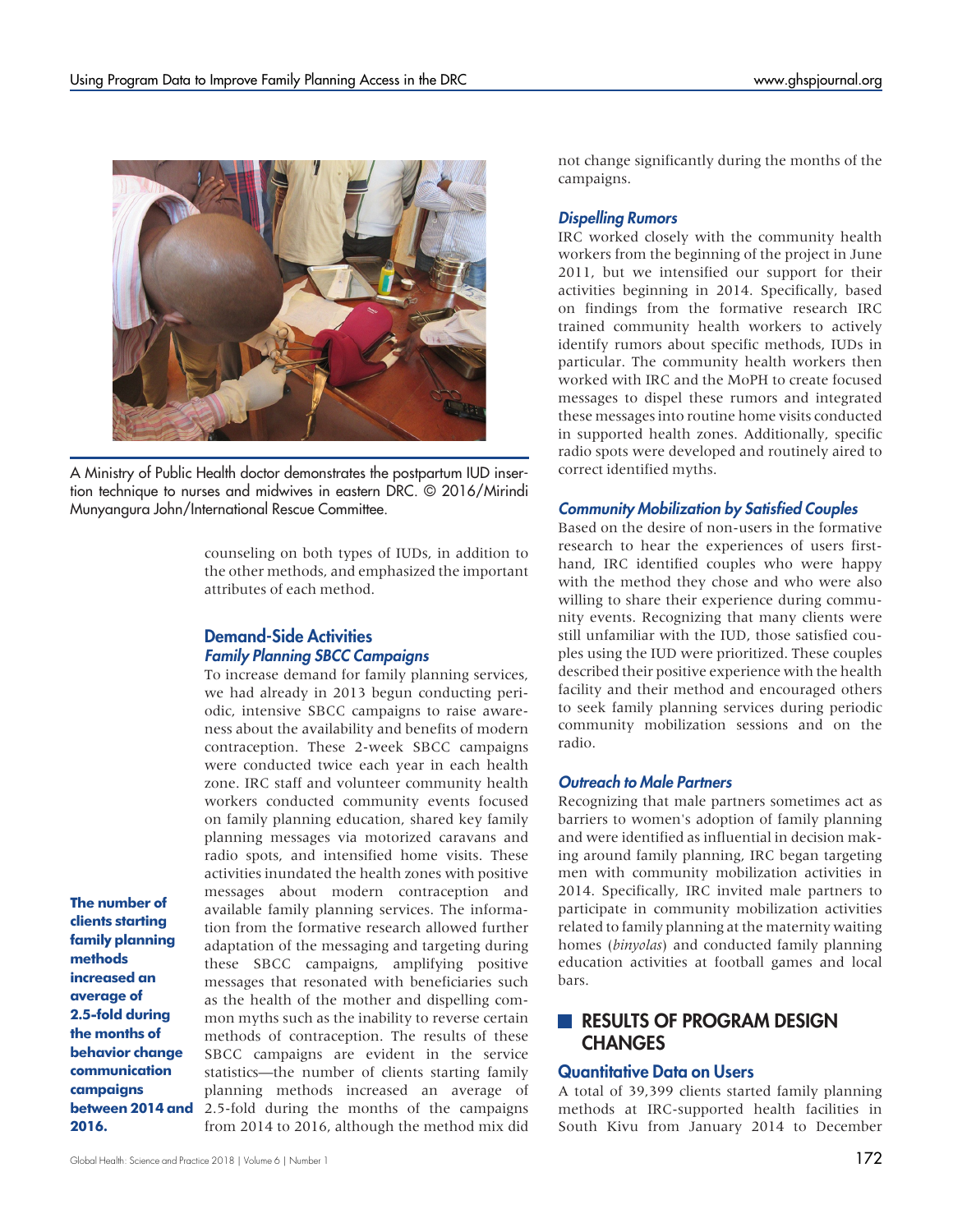2016, compared with just 8,985 from June 2011 to December 2013 (Figure 8). The mean number of clients who adopted family planning methods per month, per facility increased from 14 during the initial program period (June 2011 to December 2013) to 37 after the program was modified (January 2014 to December 2016)—representing a 64% increase. Peaks in uptake were observed at certain points—April 2014, May 2014, November 2014, October 2015, June 2016 and November 2016—as a result of extensive SBCC campaigns conducted during these months (Figure 8). The annual number of clients adopting family planning methods peaked in 2014 at 14,410, but declined to 12,590 in 2015 and 12,399 in 2016. Among 2,034 PAC clients treated from January 2014 to December 2016, 58% adopted family planning, compared with 29% of 1,100 PAC clients from June 2011 to December 2013.

The percentage of clients adopting LARCs increased in both zones from 50% to 66% between the initial program period and the postprogram design period. Implants continued to be the most popular method in both zones, reaching 61% of the method mix in 2015 and 60% in 2016 ([Figure 9](#page-13-0)). While IUDs remained less popular than implants, 8% of clients in total adopted this method between 2014 and 2016. Notably, the percentage of clients adopting IUDs increased each year, from 3% in 2014 and reaching 13% of the method mix in 2016.

Among PAC clients, IUDs became the most popular method. Between 2014 and 2015, 45% of PAC clients who adopted family

planning chose to use the IUD. Implants were the **The average** next most commonly adopted family planning method among PAC clients, followed by injectables, pills, and tubal ligation. This is in contrast to the June 2011 to January 2013 period, when implants were most popular method among PAC clients, followed by injectables, pills, IUDs, and tubal ligation.

# **DISCUSSION**

Through the Family Planning 2020 (FP2020) initiative, 38 countries to date have made ambitious commitments to increasing access to and use of family planning, with financial commitments expected to reach US\$2.5 billion.<sup>[19](#page-15-15)</sup> The DRC has pledged to increase modern contraceptive prevalence from 6.5% to 19.0% by 2020, reaching an additional 2.1 million women with contraceptive services. $20$  As investment in providing access to contraception increases, it is important to understand how to deliver high-quality services most effectively and in a responsive way, particularly in conflict-affected areas where family planning is less likely to be prioritized or access to services may be disrupted. By using formative research and analysis of routine monitoring data, we were able to adapt our programming approach to address barriers to family planning uptake and client informed choice, such as provider bias, low clinical competency, lack of knowledge among users, and the influence of partners and other family members in family planning decision making. Our results challenge the frequent assumption that method mix reflects only client

number of clients who adopted family planning methods in each facility increased from 14 per month during the initial program period to 37 per month after the program was modified.

**Our results** challenge the frequent assumption that method mix reflects only client preference and demonstrates that program quality also plays an important role.

While IUDs remained less popular than implants, the percentage of clients adopting IUDs increased each year, from 3% in 2014 to 13% in 2016.





Global Health: Science and Practice 2018 | Volume 6 | Number 1  $173$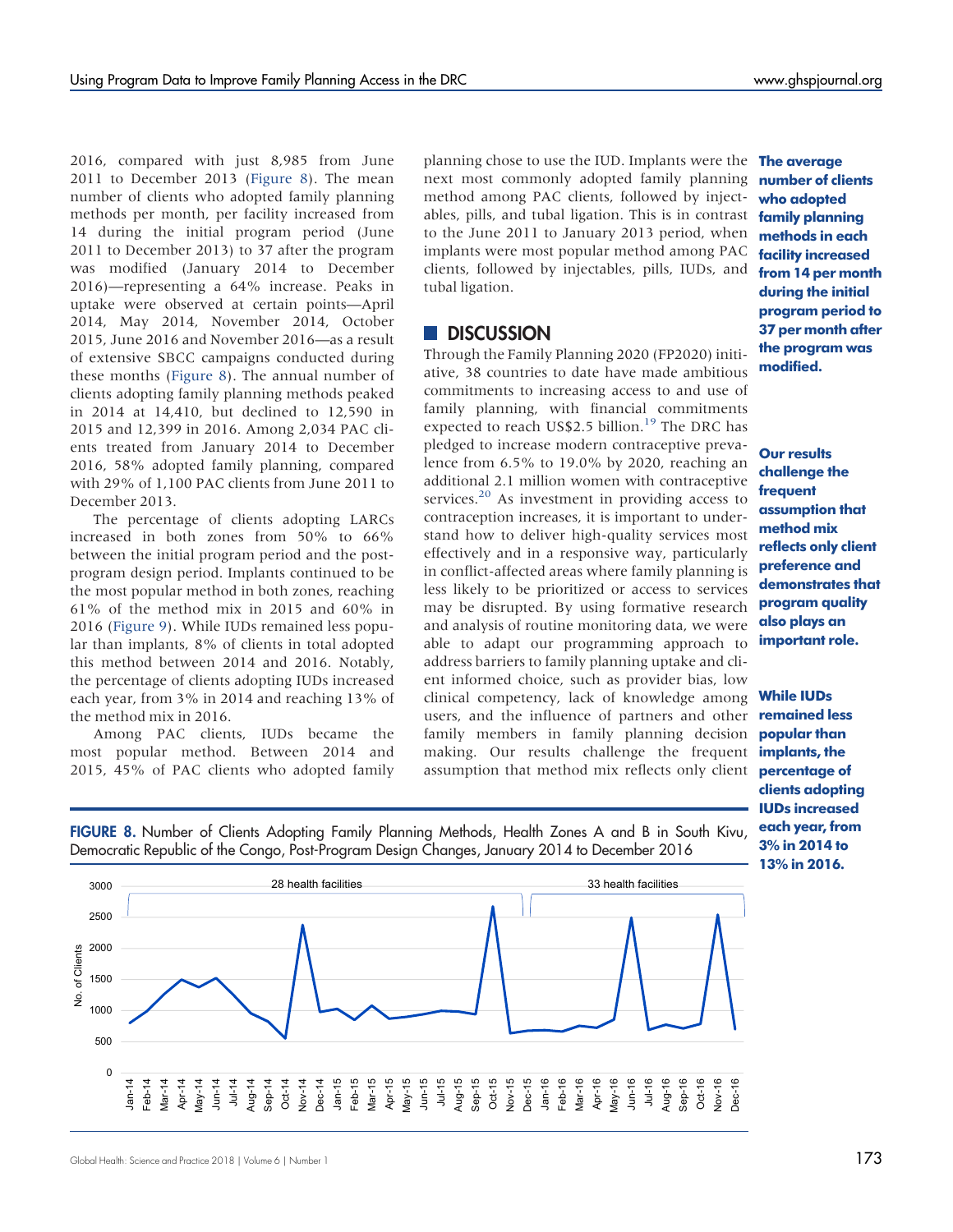

<span id="page-13-0"></span>FIGURE 9. Trends in Contraceptive Method Mix Among Clients Starting Family Planning Methods, Health Zones A and B in South Kivu, Democratic Republic of the Congo, 2014–2016

preference and demonstrates that program quality also plays an important role. Ensuring practical availability of a wide range of contraceptive methods through high-quality services not only increases choice but also increases overall uptake of family planning. $21$ 

The surges in family planning uptake seen after large SBCC campaigns—using communication channels suggested by study participants—are in line with the finding that lack of information may be an important reason why people are not using family planning. The widespread dissemination of positive messages about family planning during these campaigns may also have encouraged more discussion between couples and within the community, prompting women who had been considering using family planning to finally adopt a method. The large number of women adopting family planning during the SBCC campaigns also challenged the notion that the low number of clients adopting family planning each month in 2011 through 2013 reflected a lack of demand for services, a reason cited by some stakeholders at the time. Indeed, each SBCC campaign continued to demonstrate the high latent demand for family planning services in IRC-supported health zones. The experiences of family planning users suggested that women were often motivated to seek family planning to protect their own health and improve their economic situation after having multiple previous pregnancies.

A key component of improving informed choice for clients, along with increasing

rumors and misconceptions that may have prevented users from adopting family planning and providers from offering the full range of methods. Furthermore, the increased frequency and quality of clinical coaching on family planning skills during supportive supervision beginning in 2014 played an important role in increasing provider confidence to offer long-acting methods, particularly the IUD. This experience suggests that formal, competency-based training alone is not sufficient to ensure provider competency, particularly in contexts where beneficiaries are unfamiliar with certain methods, such as the IUD in South Kivu. This unfamiliarity with certain methods results in low initial client load so that providers do not receive sufficient practice with real clients during or after trainings, perpetuating a lack of confidence and clinical quality that inhibits client informed choice.

knowledge about family planning, was dispelling

We can see that uptake of family planning increased after the new program strategies were introduced—fewer than 9,000 clients adopted family planning methods during the first 2.5 years of the program while nearly 15,000 clients started family planning in 2014 alone. While this increase was in part due to an increase in the number of facilities supported by the project, the average number of adopters per facility, per month more than doubled, suggesting that the new program strategies also played an important role. Importantly, the percentage of PAC clients adopting family planning also doubled during the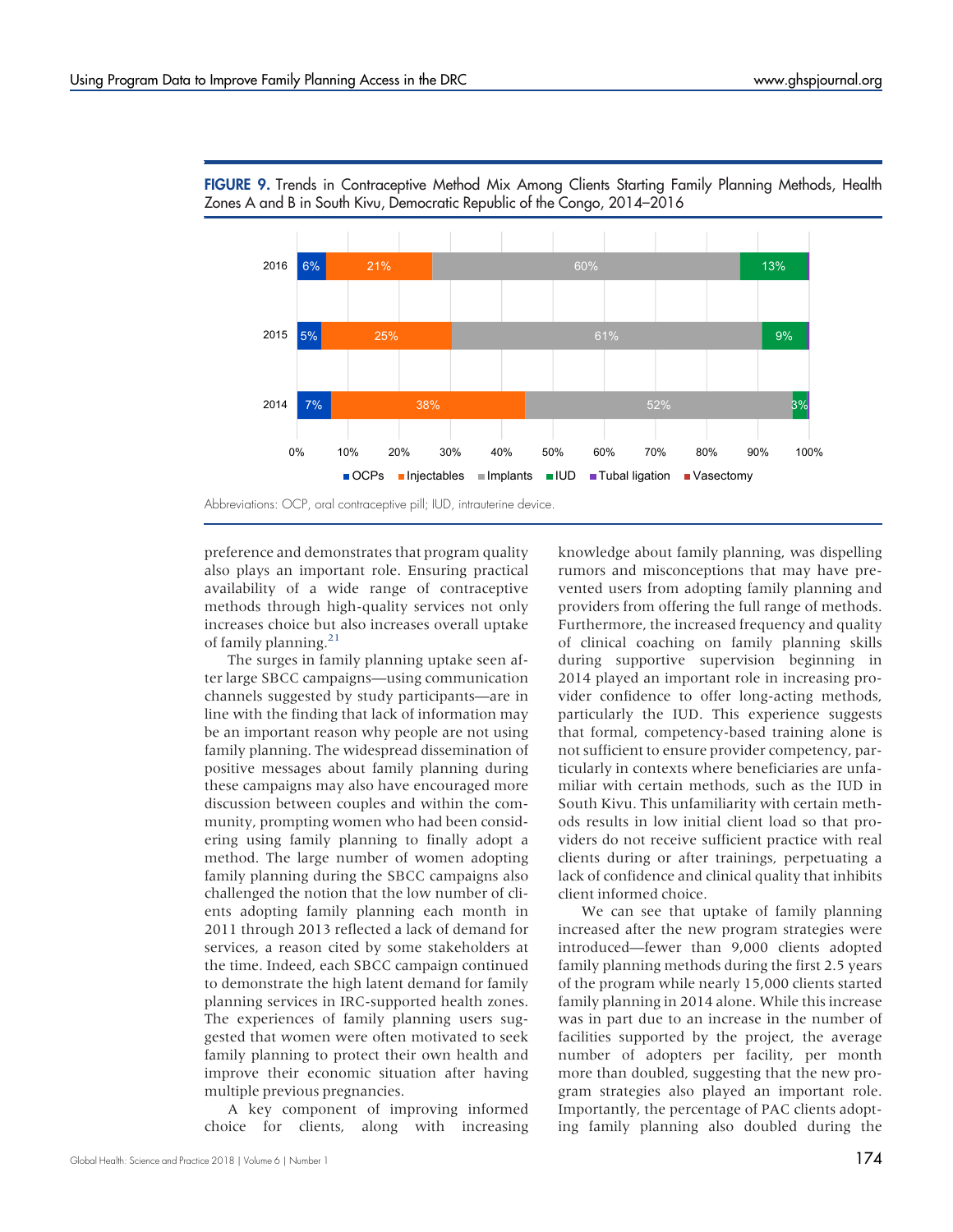2014–2016 period as compared with the 2011–2013 period. It is important to note that the definition used for the number of PAC clients adopting family planning did vary, which limits the comparability of these data over time. However, the annual number of clients starting family planning declined somewhat in both 2015 and 2016. This decline suggests that additional strategies are needed to sustain annual increases in clients adopting family planning methods.

The percentage of clients adopting long-acting methods also increased after implementation of new program strategies. Notably, the percentage of clients who adopted IUDs increased from just 2% in 2011 through 2013 to 13% in 2016. This increased uptake of IUDs was particularly notable among PAC clients who adopted family planning, among whom the percentage who adopted IUDs increased from 9% during the 2011–2013 period to 45% during the 2014–2016 period. Efforts to improve the quality of services may have both improved client informed choice and increased uptake by giving women more options. It is likely that the introduction of the LNG-IUS and the option of postpartum IUD insertion also contributed to the increase in uptake of IUDs. Anecdotally, clients appreciated how the LNG-IUS reduced bleeding and that it is shorter acting that the copper-bearing IUD. Though all clients are informed that they can remove their method any time, many clients continue to associate length of action with their desired duration of birth spacing. These results suggest that the low percentage of clients adopting IUDs early in the project was due, at least in part, to gaps in program quality rather than only client preference.

Despite increases in adoption of IUDs, the skew toward implants increased, reaching 60% of the method mix in 2015 and 2016. Given the enhanced program interventions implemented to improve client informed choice, these results suggest that the trend toward implants may not have been due to issues with program quality. One explanation for these results is that method skew may be self-reinforcing once a particular method becomes dominant within a population. While not rated most salient, both men and women reported that friends and family were important sources of information as well as influential in decision making about family planning. Our results and previous research<sup>[22](#page-16-2)–[26](#page-16-3)</sup> demonstrate that women and couples are indeed influenced by the opinions of friends and family when deciding whether to use contraception and which method to choose. In places where most women are adopting one particular method, these women may influence the contraceptive choices of their peers and family members, further reinforcing adoption of the dominant method. Supply-side barriers may continue to play a role, as well. In particular, frequent provider turnover is a constant challenge for the program as new providers must receive intensive support to ensure their competency and unbiased service provision.

The number of clients adopting family plan-ning is an important indicator of service access.<sup>[27](#page-16-4)</sup> However, research demonstrates that, on average, nearly 40% of women discontinue use of their method within 12 months, many for reasons other than the desire to become pregnant. This "leaking bucket" phenomenon increases unmet need for family planning.<sup>[28](#page-16-5)-[30](#page-16-6)</sup> Notably, contraceptive discontinuation rates tend to be much lower for women who adopt the IUD. $30$  These results from the DRC do not include data on contraceptive continuation and the contraceptive continuation rate for the program is unknown. This gap, as well as the fact that these data are not representative of the population, limit our ability to speculate about whether the program reduced unmet need for contraception.

#### **Limitations**

The data presented are from routine program monitoring activities and were not intended as research. Therefore there are no control groups or population-based survey data that can show changes in contraceptive prevalence specifically in the organization's program area. Data on prevalence and method mix in other parts of DRC since 2013 are not readily available for purposes of comparison. In addition, the qualitative data come from a limited number of facilities in only 1 province in the DRC. For the non-users, the inclusion criteria of having at least 5 children meant that younger non-users were often not included, although our monitoring data show that uptake was in general lower among older women, which is why we chose these criteria. In addition, the selection of non-users may not have been representative even within that age range because they were purposively selected from community groups. This limits the conclusions that can be drawn about the impact of the project activities, although we believe the description of the processes can be transferable to similar programs in other areas. No other actors were supporting family planning or general primary health care

The increased uptake of IUDs was particularly notable among postabortion care clients.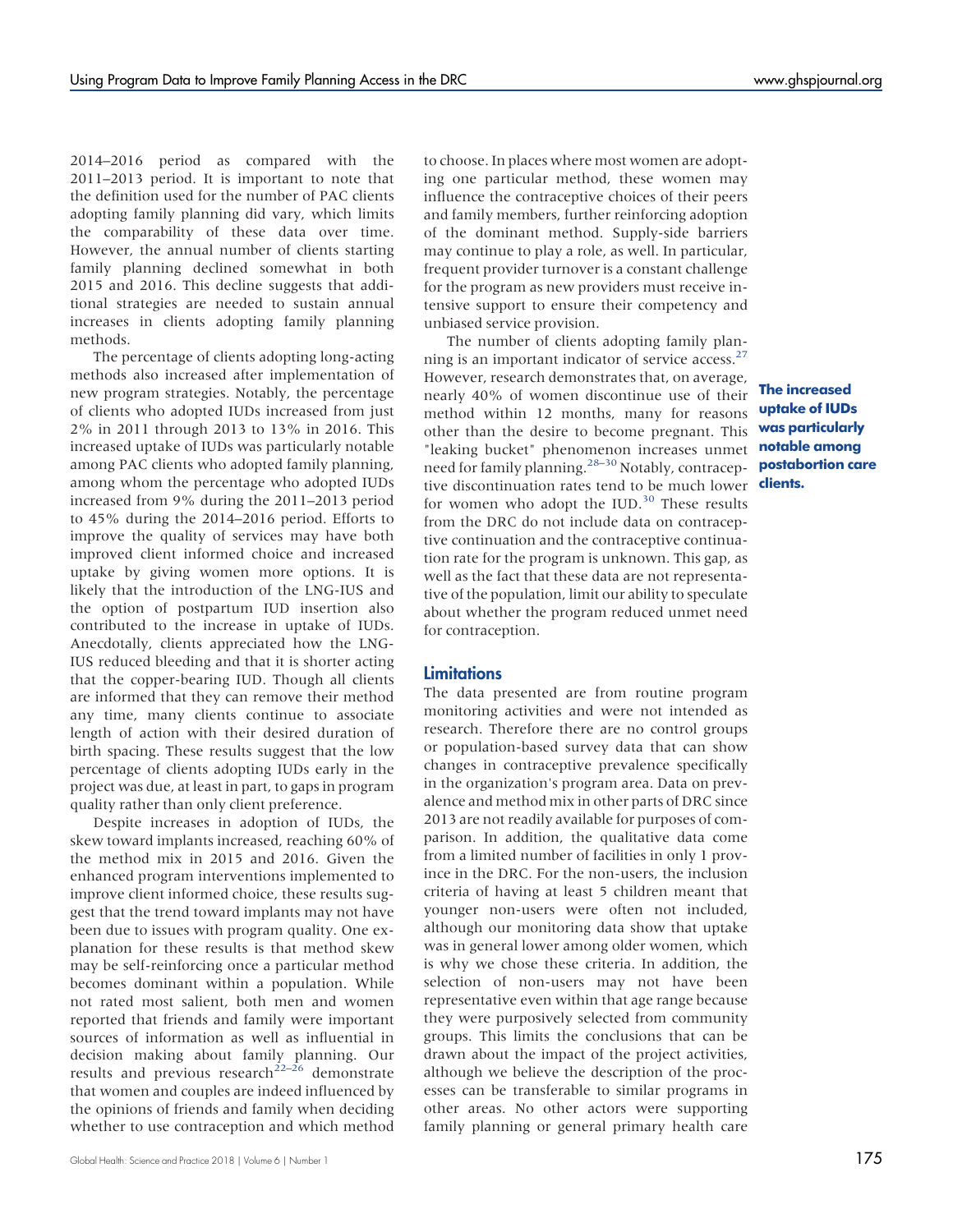programming in the 2 health zones that might have meaningfully contributed to the increases observed. We have observed similar improvements in uptake and client informed choice in other project-supported health zones across the DRC after implementation of the recommendations of the formative research.

# CONCLUSION

Although there has been increased attention to improving access to voluntary contraception globally, it is often overlooked in conflict-affected settings. Our experience in eastern DRC demonstrates that women and their partners affected by conflict want family planning, and that it is feasible to deliver the full range of modern contraceptive methods when programs are adapted and sensitive to the local context. Program monitoring data combined with formative research can identify areas for program improvement and strategies to address barriers to uptake in general and ensure client informed choice. Barriers are often found on both the demand and supply side, so programs should include components to address both.

Acknowledgments: The authors extend their thanks to IRC staff who supported the eastern DRC project, including Ashley Wolfington and Jessica Kakesa who reviewed and commented on an early draft of this article. We dedicate this article to the memory of IRC staff member Elysée Kalemwa, who was instrumental to conducting the qualitative assessment and implementing many of the program changes described here.

Funding: Anonymous private foundation.

Competing Interests: None declared.

# **REFERENCES**

- <span id="page-15-0"></span>1. Tanabe M, Schaus K, Rastogi S, Krause SK, Patel P. Tracking humanitarian funding for reproductive health: a systematic analysis of health and protection proposals from 20022013. Confl Health. 2015;9(suppl 1):S2. [CrossRef](https://doi.org/10.1186/1752-1505-9-S1-S2). [Medline](http://www.ncbi.nlm.nih.gov/pubmed/25798188)
- <span id="page-15-1"></span>2. Casey SE, Chynoweth SK, Cornier N, Gallagher MC, Wheeler EE. Progress and gaps in reproductive health services in three humanitarian settings: mixed-methods case studies. Confl Health. 2015;9(suppl 1):S3. [CrossRef](https://doi.org/10.1186/1752-1505-9-S1-S3). [Medline](http://www.ncbi.nlm.nih.gov/pubmed/25798189)
- <span id="page-15-2"></span>3. Ministère du Plan et Suivi de la Mise en óuvre de la Révolution de la Modernité (MPSMRM/Congo); Ministère de la Santé Publique (MSP/Congo); ICF International. République Démocratique Du Congo Enquête Démographique et de Santé (EDS-RDC) 2013–2014. Rockville, MD: MPSMRM, MSP, and ICF International; 2014. [https://dhsprogram.com/what-we-do/survey/survey](https://dhsprogram.com/what-we-do/survey/survey-display-421.cfm)[display-421.cfm](https://dhsprogram.com/what-we-do/survey/survey-display-421.cfm). Accessed February 8, 2018.
- <span id="page-15-3"></span>4. McGinn T. Reproductive health of war-affected populations: what do we know? Int Fam Plan Perspect. 2000;6(4):173–180. [https://](https://www.guttmacher.org/journals/ipsrh/2000/12/reproductive-health-war-affected-populations-what-do-we-know) [www.guttmacher.org/journals/ipsrh/2000/12/reproductive](https://www.guttmacher.org/journals/ipsrh/2000/12/reproductive-health-war-affected-populations-what-do-we-know)[health-war-affected-populations-what-do-we-know](https://www.guttmacher.org/journals/ipsrh/2000/12/reproductive-health-war-affected-populations-what-do-we-know). Accessed February 8, 2018.
- <span id="page-15-4"></span>5. Letter dated 12 November 2012 from the Chair of the Security Council Committee established pursuant to resolution 1533 (2004) concerning the Democratic Republic of the Congo addressed to the President of the Security Council. S/2012/843. November 15, 2012. [http://www.un.org/ga/search/view\\_doc.asp?symbol=S/](http://www.un.org/ga/search/view_doc.asp?symbol=S/2012/843) [2012/843.](http://www.un.org/ga/search/view_doc.asp?symbol=S/2012/843) Accessed December 20, 2017.
- <span id="page-15-5"></span>6. Letter dated 22 January 2014 from the Coordinator of the Group of Experts on the Democratic Republic of the Congo addressed to the President of the Security Council. S/2014/42. January 23, 2014. [http://www.un.org/ga/search/view\\_doc.asp?symbol=S/2014/](http://www.un.org/ga/search/view_doc.asp?symbol=S/2014/42) [42](http://www.un.org/ga/search/view_doc.asp?symbol=S/2014/42). Accessed December 20, 2017.
- <span id="page-15-6"></span>7. Stearns J, Vogel C. The landscape of armed groups in Eastern Congo: fragmented, politicized networks. Kivu Security Tracker. December 2017. [https://kivusecurity.nyc3.digitaloceanspaces.](https://kivusecurity.nyc3.digitaloceanspaces.com/reports/5/Landscape%20of%20Armed%20Groups%20Essay%20KST.pdf) [com/reports/5/Landscape%20of%20Armed%20Groups%20Essay](https://kivusecurity.nyc3.digitaloceanspaces.com/reports/5/Landscape%20of%20Armed%20Groups%20Essay%20KST.pdf) [%20KST.pdf.](https://kivusecurity.nyc3.digitaloceanspaces.com/reports/5/Landscape%20of%20Armed%20Groups%20Essay%20KST.pdf) Accessed February 8, 2018.
- <span id="page-15-7"></span>8. Democratic Republic of Congo. United Nations Office for the Coordination of Humanitarian Affairs (OCHA) website. [http://](http://www.unocha.org/drc) [www.unocha.org/drc](http://www.unocha.org/drc). Accessed December 20, 2017.
- <span id="page-15-8"></span>9. Human Rights Watch. Democratic Republic of Congo: Events of 2016. In: World Report 2017: Events of 2016. New York: Human Rights Watch; 2017. [https://www.hrw.org/world-report/2017/](https://www.hrw.org/world-report/2017/country-chapters/democratic-republic-congo) [country-chapters/democratic-republic-congo.](https://www.hrw.org/world-report/2017/country-chapters/democratic-republic-congo) Accessed December 20, 2017.
- <span id="page-15-9"></span>10. Nalwadda G, Mirembe F, Tumwesigye NM, Byamugisha J, Faxelid E. Constraints and prospects for contraceptive service provision to young people in Uganda: providers perspectives. BMC Health Serv Res. 2011;11:220. [CrossRef](https://doi.org/10.1186/1472-6963-11-220). [Medline](http://www.ncbi.nlm.nih.gov/pubmed/21923927)
- 11. Greenberg KB, Makino KK, Coles MS. Factors associated with provision of long-acting reversible contraception among adolescent health care providers. J Adolesc Health. 2013;52(3):372–374. [CrossRef](https://doi.org/10.1016/j.jadohealth.2012.11.003). [Medline](http://www.ncbi.nlm.nih.gov/pubmed/23427785)
- 12. Biggs MA, Harper CC, Malvin J, Brindis CD. Factors influencing the provision of long-acting reversible contraception in California. Obstet Gynecol. 2014;123(3):593–602. [CrossRef](https://doi.org/10.1097/AOG.0000000000000137). [Medline](http://www.ncbi.nlm.nih.gov/pubmed/24499746)
- 13. Tyler CP, Whiteman MK, Zapata LB, Curtis KM, Hillis SD, Marchbanks PA. Health care provider attitudes and practices related to intrauterine devices for nulliparous women. Obstet Gynecol. 2012;119(4):762–771. [CrossRef](https://doi.org/10.1097/AOG.0b013e31824aca39). [Medline](http://www.ncbi.nlm.nih.gov/pubmed/22433340)
- <span id="page-15-10"></span>14. Wellings K, Zhihong Z, Krentel A, Barrett G, Glasier A. Attitudes towards long-acting reversible methods of contraception in general practice in the UK. Contraception. 2007;76(3):208–214. [CrossRef.](https://doi.org/10.1016/j.contraception.2007.05.085) **[Medline](http://www.ncbi.nlm.nih.gov/pubmed/17707718)**
- <span id="page-15-11"></span>15. Sullivan TM, Bertrand JT, Rice J, Shelton JD. Skewed contraceptive method mix: why it happens, why it matters. J Biosoc Sci. 2006;38(4):501–521. [CrossRef](https://doi.org/10.1017/S0021932005026647). [Medline](http://www.ncbi.nlm.nih.gov/pubmed/16762087)
- <span id="page-15-12"></span>16. Rattan J, Noznesky E, Curry DW, Galavotti C, Hwang S, Rodriguez M. Rapid contraceptive uptake and changing method mix with high use of long-acting reversible contraceptives in crisis-affected populations in Chad and the Democratic Republic of the Congo. Glob Health Sci Pract. 2016;4 (suppl 2):S5–S20. [CrossRef.](https://doi.org/10.9745/GHSP-D-15-00315) **[Medline](http://www.ncbi.nlm.nih.gov/pubmed/27540125)**
- <span id="page-15-13"></span>17. Smith JJ. Using ANTHROPAC 3.5 and a spreadsheet to compute a free list salience index. Cult Anthropol Methods. 1993;5(3): 1–3.
- <span id="page-15-14"></span>18. Population Council. The Balanced Counseling Strategy Plus: A Toolkit for Family Planning Service Providers Working in High HIV/STI Prevalence Settings. 3rd ed. Washington, DC: Population Council; 2015. [http://www.popcouncil.org/research/the-balanced](http://www.popcouncil.org/research/the-balanced-counseling-strategy-plus-a-toolkit-for-family-planning-service)[counseling-strategy-plus-a-toolkit-for-family-planning-service.](http://www.popcouncil.org/research/the-balanced-counseling-strategy-plus-a-toolkit-for-family-planning-service) Accessed February 8, 2018.
- <span id="page-15-15"></span>19. Commitments. 2017 Family Planning Summit website. [http://](http://summit2017.familyplanning2020.org/commitment.html) [summit2017.familyplanning2020.org/commitment.html.](http://summit2017.familyplanning2020.org/commitment.html) Accessed November 28, 2017.